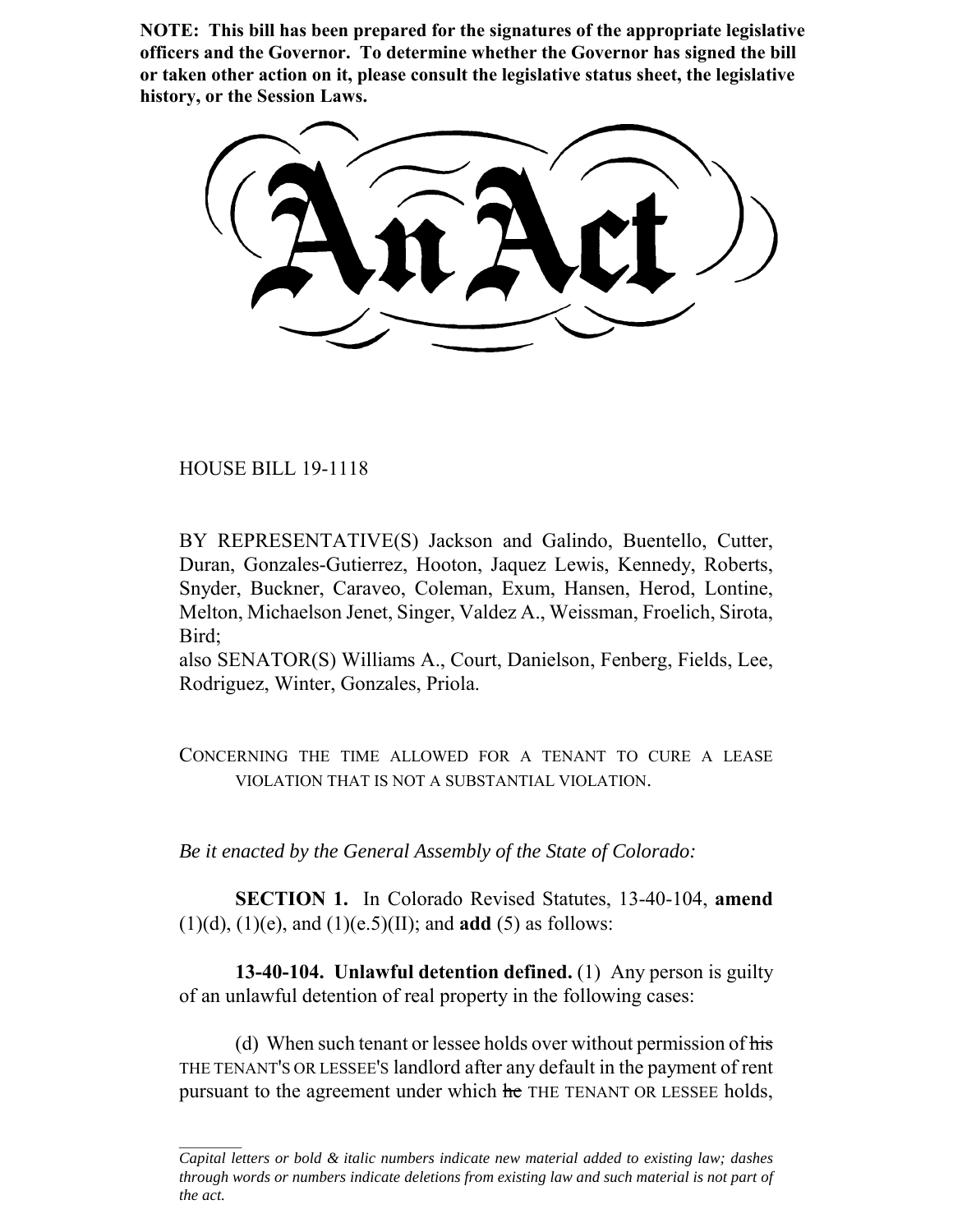and, three TEN days' notice in writing has been duly served upon the tenant or lessee holding over, requiring in the alternative the payment of the rent or the possession of the premises; EXCEPT THAT, FOR A NONRESIDENTIAL AGREEMENT OR AN EMPLOYER-PROVIDED HOUSING AGREEMENT, THREE DAYS' NOTICE IS REQUIRED PURSUANT TO THIS SECTION, AND FOR AN EXEMPT RESIDENTIAL AGREEMENT, FIVE DAYS' NOTICE IS REQUIRED PURSUANT TO THIS SECTION. No such agreement shall contain a waiver by the tenant of the three days' notice requirement of this paragraph  $(d)$  SUBSECTION (1)(d). It shall IS not be necessary, in order to work a forfeiture of such agreement, for nonpayment of rent, to make a demand for such rent on the day on which the same becomes due; but a failure to pay such rent upon demand, when made, works a forfeiture.

(e) When such tenant or lessee holds over, without such permission, contrary to any other condition or covenant of the agreement under which such tenant or lessee holds, and three TEN days' notice in writing has been duly served upon such tenant or lessee requiring in the alternative the compliance with such condition or covenant or the delivery of the possession of the premises so held; EXCEPT THAT, FOR A NONRESIDENTIAL AGREEMENT OR AN EMPLOYER-PROVIDED HOUSING AGREEMENT, THREE DAYS' NOTICE IS REQUIRED PURSUANT TO THIS SECTION, AND FOR AN EXEMPT RESIDENTIAL AGREEMENT, FIVE DAYS' NOTICE IS REQUIRED PURSUANT TO THIS SECTION.

(e.5) (II) A tenancy PURSUANT TO A RESIDENTIAL AGREEMENT may be terminated at any time pursuant to this paragraph  $(e.5)$  SUBSECTION (1)(e.5) on the basis of a subsequent violation OF THE SAME CONDITION OR COVENANT OF THE AGREEMENT. The termination shall be OF A RESIDENTIAL TENANCY IS effective three TEN days after service of written notice to quit. NOTWITHSTANDING ANY OTHER PROVISION OF THIS SUBSECTION (1)(e.5)(II), A TENANCY PURSUANT TO A NONRESIDENTIAL AGREEMENT, AN EXEMPT RESIDENTIAL AGREEMENT, OR AN EMPLOYER-PROVIDED HOUSING AGREEMENT MAY BE TERMINATED AT ANY TIME PURSUANT TO THIS SUBSECTION  $(1)(e.5)$  ON THE BASIS OF A SUBSEQUENT VIOLATION. THE TERMINATION OF A NONRESIDENTIAL TENANCY OR AN EMPLOYER-PROVIDED HOUSING TENANCY IS EFFECTIVE THREE DAYS AFTER SERVICE OF WRITTEN NOTICE TO QUIT, AND THE TERMINATION OF A TENANCY PURSUANT TO AN EXEMPT RESIDENTIAL AGREEMENT IS EFFECTIVE FIVE DAYS AFTER SERVICE OF WRITTEN NOTICE TO QUIT.

## PAGE 2-HOUSE BILL 19-1118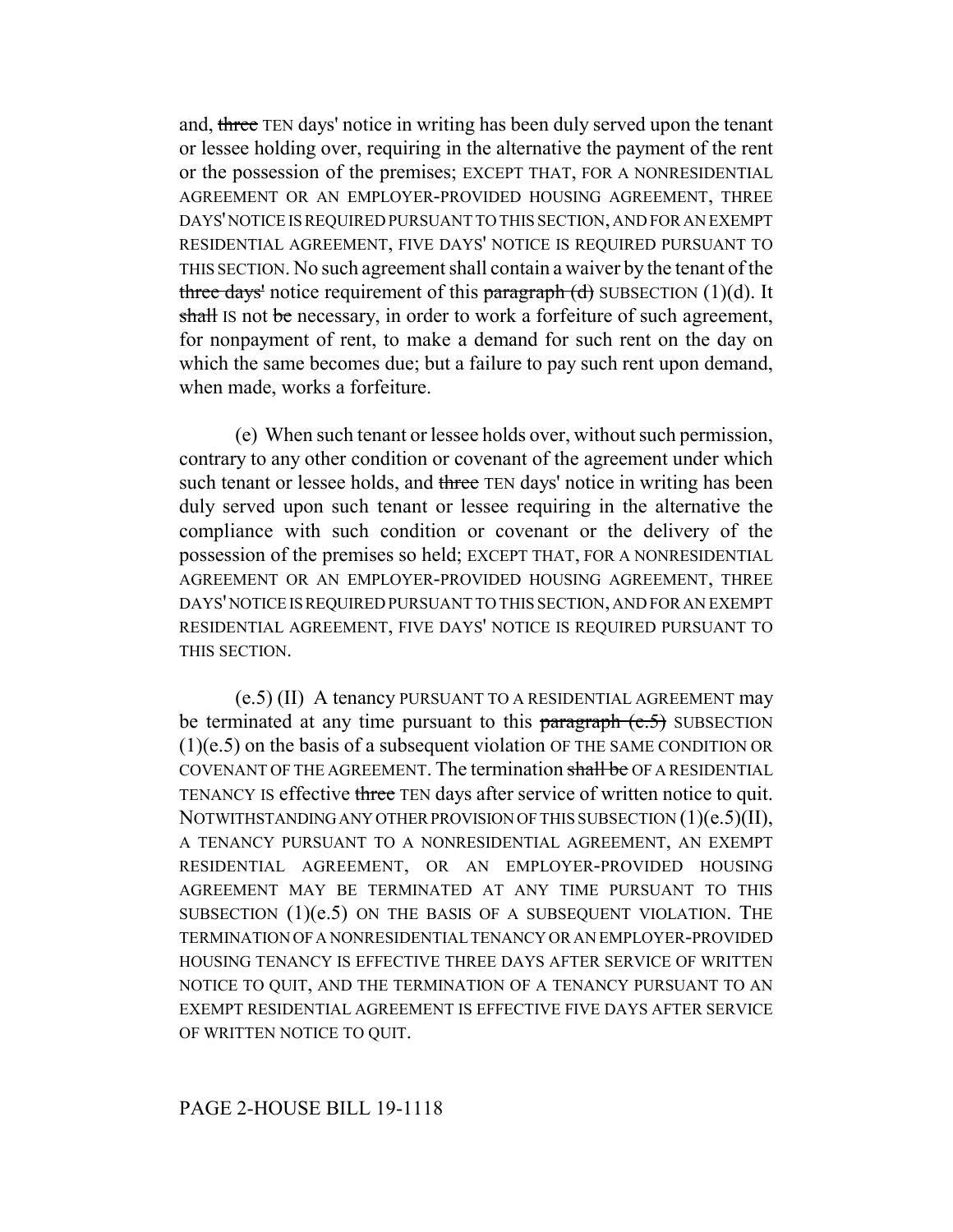(5) FOR THE PURPOSES OF THIS SECTION, UNLESS THE CONTEXT OTHERWISE REQUIRES:

(a) "EMPLOYER-PROVIDED HOUSING AGREEMENT" MEANS A RESIDENTIAL TENANCY AGREEMENT BETWEEN AN EMPLOYEE AND AN EMPLOYER WHEN THE EMPLOYER OR AN AFFILIATE OF THE EMPLOYER ACTS AS A LANDLORD.

(b) "EXEMPT RESIDENTIAL AGREEMENT" MEANS A RESIDENTIAL AGREEMENT LEASING A SINGLE FAMILY HOME BY A LANDLORD WHO OWNS FIVE OR FEWER SINGLE FAMILY RENTAL HOMES AND WHO PROVIDES NOTICE IN THE AGREEMENT THAT A TEN-DAY NOTICE PERIOD REQUIRED PURSUANT TO THIS SECTION DOES NOT APPLY TO THE TENANCY ENTERED INTO PURSUANT TO THE AGREEMENT.

**SECTION 2. Safety clause.** The general assembly hereby finds,

## PAGE 3-HOUSE BILL 19-1118